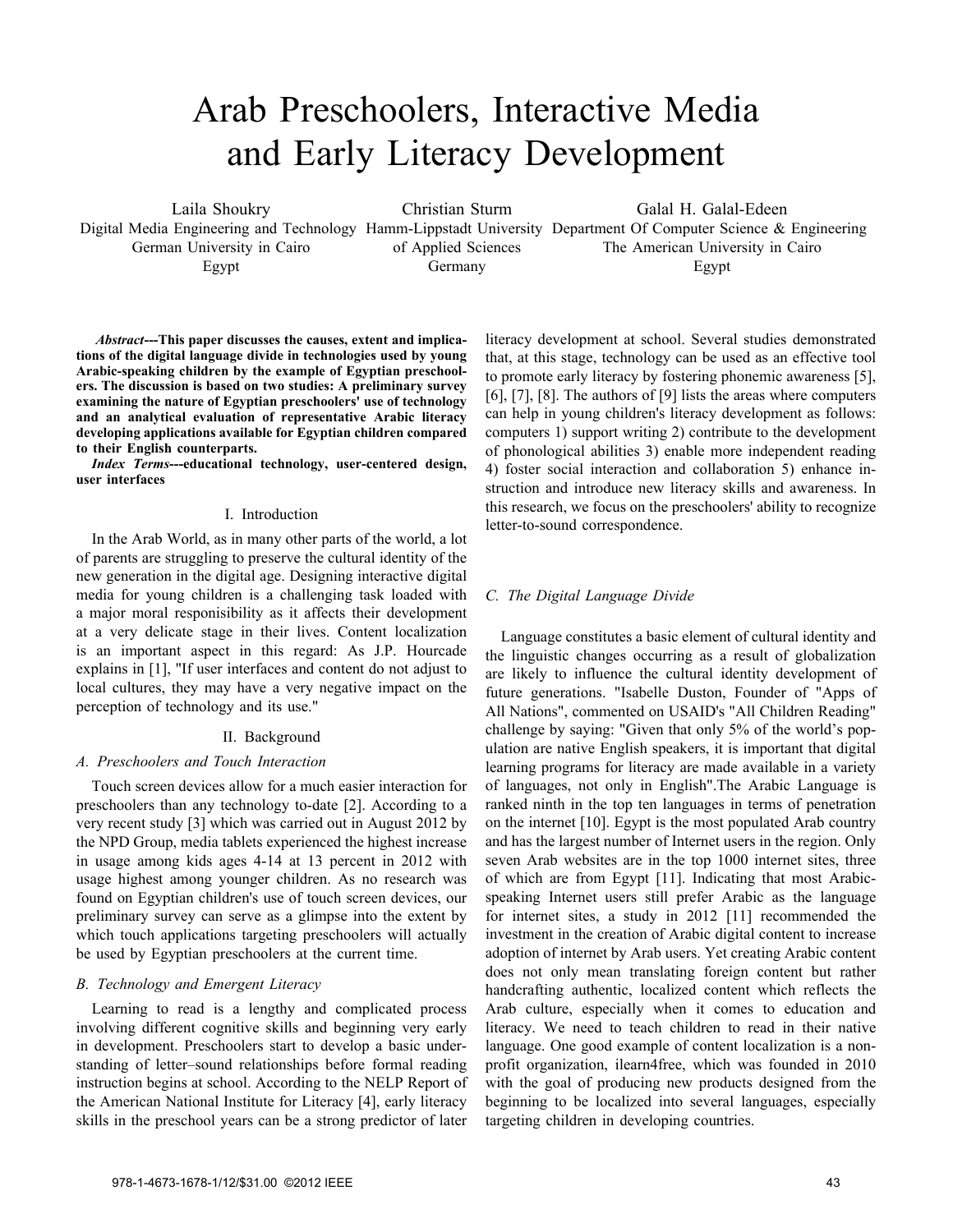#### III. Motivation for the study

With the world turning into a global village and with new emerging technologies intruding into our homes, our children's learning will never be the same again.This study is intended to shed the light on current trends of digital media use by Egyptian preschoolers, examine the quality of available applications teaching the Arabic Alphabet and compare it with their English counterparts. The results should help us make decisions that ensure the digital age works for us!

## IV. Methods

# *A. Survey: Egyptian Preschoolers, Literacy and the Digital Age*

This survey was essentially needed as the latest related Egyptian study we found was in 1997 [12]. Obsurvey.com was used to create two online surveys, an English version and an Arabic version, with identical questions. The survey was publicized using facebook social website and participants chose to fill either the English or the Arabic version. One hypothesis of this survey is that having more popular applications for Arabic-speaking preschoolers in English than Arabic negatively affects their Arabic literacy development. The survey questions covered several topics like attitude of participants towards preschoolers use and ownership of interactive media devices and its effectiveness in developing their skills as well as how they chose content for their preschoolers, preschoolers' technology using habits, preferences and ease of interaction, quality of available software and preschoolers' abillity to identify English and Arabic letters, respectively.

*1) Participants:* An on-line survey was fielded in August 2012 to a representative sample of Egyptian male and female adults who either have preschoolers (aged 3-5) in the household or are preschool teachers. A total of 137 completed surveys, of which 19 were discarded for incomplete or contradicting answers, served as the basis for analysis. 69 participants were mothers of preschoolers, five were fathers of preschoolers, 39 were close relatives to a preschooler and five were teachers at a nursery. Because of the nature of the on-line survey, all the participants have an on-line access and are active facebook users. Thus they are not representative of all Egyptians. Furthermore, From the 118 surveys considered for analysis, 49 participants were from Cairo and 69 from Alexandria.

*2) Results and Analysis:* When displaying the results of the survey, we chose to not always combine the results of both the Arabic and the English survey, although initially intended. The reason for this is that the percentages of both surveys came out different in certain questions. This could be due to the fact that people who preferred to fill the English survey may have differences in education, social status or preferences when choosing content for their children than those who chose to fill the Arabic survey. So we will occasionally show results for both surveys separately. For convenience, *we will use the acronyms ESP and ASP for "English survey participants" and "Arabic survey participants", respectively*

*a) Devices in Household:* Figure 1 shows the devices owned by ESP/ASP, respectively.



Fig. 1: Devices owned by participants in the English/Arabic survey, respectively

Laptops and PCs are still the most dominant devices owned, followed by Video Games and MP3 Players. Mobile Phone ownership differed significantly between ESP and ASP with the ESP owning more mobile devices.

*b) Attitudes of participants:*

- 15% of all participants are against such type of media exposure to children at this young age (10% of mothers, 40% of fathers, 0% of nursery teachers and 23% of close relatives), 52% think it depends on content and 21% think it depends on duration of exposure.
- 85% of all participants think digital technology can be effective in teaching preschoolers important concepts/topics.
- *•* About 35% of all participants indicated that the preschooler owns his own computer or mobile device and 40% of parents are not willing to buy their preschool child his own device, the rest are still undecided.
- *•* Almost all owners of tablet devices let their preschool children use them, while only 87% of regular touch mobile phone users let their preschool children use them.

*c) Preschoolers' technology using habits:*

- 32% of all participants indicated that the preschooler spends less than one hour on a typical day using these devices, 45% spent from one to three hours daily and 23% spent more than three hours daily (note that these exposure times don't include watching TV).
- *•* About half of all participants indicated that the preschooler usually uses these devices together with an adult, about one third indicated that he/she usually uses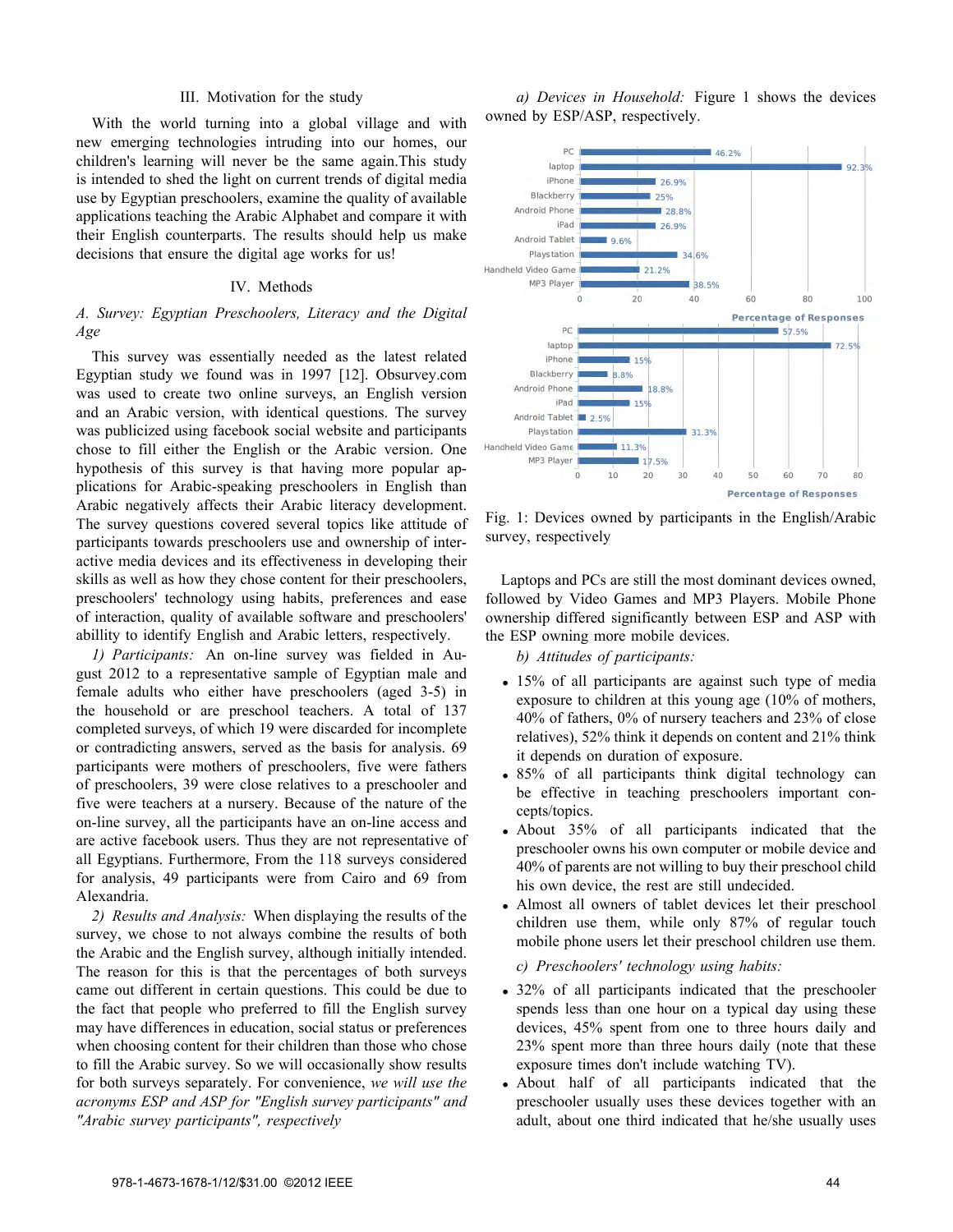them alone and the rest indicated that he/she usually plays together with another child.

*•* When asked which interactive media the preschooler uses more often, 20% of all participants chose CD programs, 50% of ASP chose internet websites whereas 50% of ESP chose Mobile apps.

*d) Ease of Use:*

- 15.6% of participants (24.3% of ESP and 10.2% of ASP) indicated that the preschooler attended a special course to teach him how to deal with computers.
- *•* In terms of ease of use for preschoolers, the devices were ordered as follows 1) touch screen devices 2) PCs 3) laptops.
	- *e) Content Selection and Acquisition:*
- *•* The categories of content which participants chose for their preschooler was ordered as follows: 1) English Educational Content 2) Arabic Educational Content 3) Non-Educational Games 4) English Songs and Video Clips 5) Arabic Songs and Video Clips
- *•* The educational topics which participants chose for their preschooler was ordered as follows: 1) Reasoning skills 2) Shapes and colors 3) Religious Content 4) Early Reading Skills 5) Numbers and Counting 6) Social Skills 7) Music
- When asked how they acquire software for their preschoolers, 31% of all participants indicated that they only download pirated software from the internet (Arabic Forums), 22% of all participants indicated that they only buy it and 47% do both.

*f) Preschoolers' preferences:*

- *•* About 70% of all participants indicated that preschoolers prefer interactive technology to traditional toys and books.
- *•* For preschoolers who have several choices of digital devices, their favorite devices were ordered as follows: 1) iPad/Android tablet 2) laptop 3) PC 4) iPhone/Android phone 5) Playstation/Handheld Video Games.
- *•* The top favorite satellite channels of preschoolers were ordered as follows: 1) MBC3(for ASP)/Baraem (for ESP) 2) Baraem(for ASP)/MBC3(for ESP) 3) Toyoor Al-Jannah 4) Spacetoon
- *•* The top favorite websites of preschoolers were ordered as follows: 1) Youtube 2) Nickelodeon & Disney Junior 3) Baraem & Spacetoon 4) PBSKids & Sesame Street.
- *•* The preschoolers' favorite media activities were ordered as follows: 1) games (50%) 2) puzzles and similar activities 3) coloring 4) videos and songs 5) stories.
- *•* The order of features which attracts preschoolers to a certain website or application was found to be as follows: 1) cartoon characters 2) audio and songs 3) colors and design 4) containing more activities 5) simplicity and ease of use.

*g) Preschoolers' ability to identify letters:* In this set of questions we had the most noticeable differences between the results of the English and Arabic versions of the survey. Figure 2 shows the differences in the preschoolers' ability to recognize the Arabic vs the English letters.

Furthermore, the following results were obtained:

- *•* 50% of the preschoolers learn the Arabic Alphabet at their regular nurseries while 16% go to a special nursery to learn the Arabic Alphabet.
- *•* 25% of ASP vs. 9% of ESP teach their preschool children the Arabic letters at home.
- 78% of preschoolers of the ASP vs. 66% of those of the ESP can sing the Arabic Alphabet song with 53% of ASP vs. 18% of ESP who can sing all of it. However, both had a percentage of 25% who can't associate any Arabic letter with its sound.
- 75% of preschoolers of the ASP vs. 92% of those of the ESP can sing English Alphabet song with 53% of ASP vs. 61% of ESP who can sing all of it. 32% of ASP vs. 17% of ESP can't associate any English letter with its sound.

*h) Quality of available software:* Figure 3 shows how survey participants rate available software for teaching the English and Arabic Alphabet, respectively, which clearly shows the quality gap between them in favor of the first category.

In addition, when asked if they think we need more Arabic Apps targeting preschoolers, 76% of all participants answered yes.

*i) Participants' Comments:* The following are the most valuable participants comment on the survey:

- *•* "Need more activities and applications that use a moderate Arabic language which is not too colloquial neither too classical as in cartoons in Baraem, ICC..etc."
- "Due to the fair quality of the software teaching in most of preschools, i know many children who still can't say the Arabic alphabet although they reached grade 2 or 3"
- *•* "xbox, wii and on-line games are most important to preschoolers today"
- *•* "If you develop programs for preschoolers make them free of charge so that all parents can have a chance to help develop their children."
- *•* "I highly recommend teaching children Arabic in nurseries instead of having English as the main language as I see in most nurseries."

# *B. Evaluation of Available Early Literacy Applications*

*1) Hypothesis:* It is expected that there is a huge gap in quality and features between software intending to teach preschoolers the Arabic Alphabet and similar English software.

*2) Selection of Representative Applications:* For this evaluation we have only considered software intended to teach preschoolers Arabic (and English, respectively) letters names and sounds (word spelling and letter tracing features were not considered).

*3) Evaluation Instrument:* Children's Technology Review *(will be abbreviated as CTR)*, which has been reviewing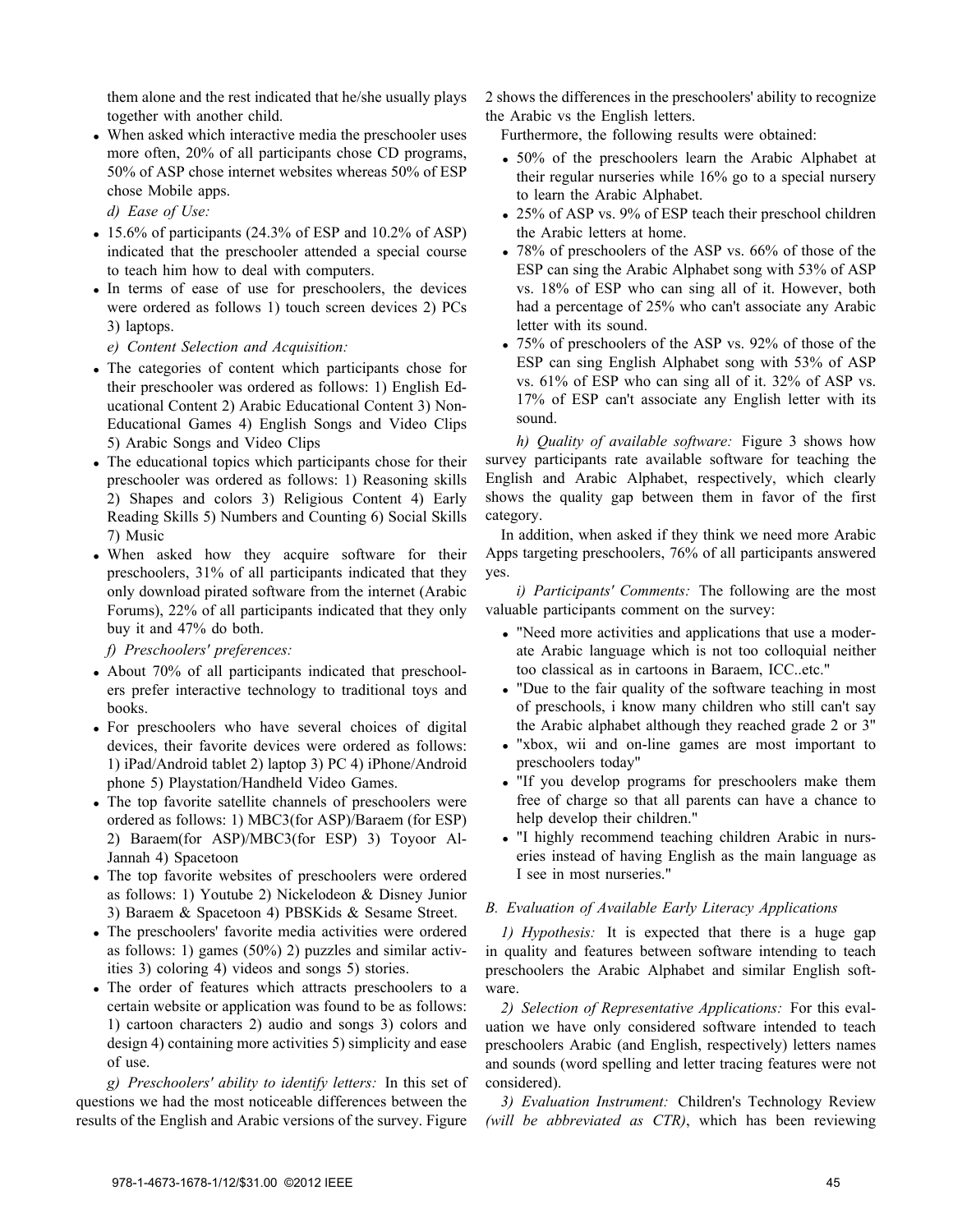

Fig. 2: Preschoolers' ability to identify Arabic(upper charts)/English letters(lower charts), as indicated by ESP and ASP



Fig. 3: How survey participants rate available software for teaching the English (upper chart) and Arabic (lower chart) Alphabet

interactive children's media since 1985, uses a systematic assessment system for evaluating children's software, Children's Interactive Media Evaluation Instrument (CIMEI) [13]. The instrument measures five factors that apply to most children interactive media experiences: ease of use, educational value, entertainment value, design features, and value with relation to cost. Each of the five categories is evaluated by a set of questions which are given one of three ratings: (always, to some extent, never). To get a one-to-five star rating, the reviewer then adds up the points of all questions in each category (always  $= 1$  point, some extent  $= .5$  points, never  $= 0$  points, and N.A.  $=$  Not Averaged) and then divide by the number of items in the category. All categories percentages and averaged again to obtain an overall percentage which is then converted to a 0 to 5 scale. CTR editors typically recommend programs that receive a 4.2 star rating or better.  $\frac{1}{1}$ 

*4) Procedure:*

*a) English Software:* To choose a representative sample of software teaching English letters for comparison, we used the on-line rating database of the Children's Technology Review. 164 ratings matched our purposes (software teaching preschoolers the English letters' names and sounds). The review dates range from 1993 to 2012. As for the platforms involved, there were 150 desktop applications, 11 iPad and iPhone Apps and 7 websites (Leapster, Leappad, Wii and other smart toys and TV-based games were not considered in this

 $<sup>1</sup>$ As of the time of writing of this paper (August 2012), "Yogiplay" has</sup> just released a new rating system for early learning mobile apps called "YogiMeter". We are waiting to get more detailed insight on how the rating system works.

study, because of the absence of Arabic counterparts).

*b) Arabic Software:* Due to the small number of Arabic applications in this category compared to the English ones, we attempted to evaluate as many programs teaching Arabic Alphabet as we could, from inside and outside Egypt, to ensure proper representation of the state. 15 desktop applications, 8 websites and 7 mobile apps were evaluated using the CIMEI instrument.<sup>2</sup>

*5) Results & Analysis:* Table I shows a summary of the results of the queries on CTR ratings of software teaching preschoolers the English letters.

| Date      | <b>Products</b> | Av. Price | Av. Rating |
|-----------|-----------------|-----------|------------|
| 1993-1995 | 36 desktop apps | \$38,19   | 3.23       |
| 1996-1997 | 33 desktop apps | \$30.94   | 3.87       |
| 1998-1999 | 36 desktop apps | \$31,06   | 3.89       |
| 2000-2003 | 40 desktop apps | \$32,50   | 4.09       |
| 2004-2009 | 9 desktop apps  | \$39,91   | 4.37       |
|           | 6 websites      | \$2       | 4.43       |
|           | 1 desktop app   | \$40      | 0.8        |
| 2010-2011 | 1 website       | \$8       | 4.5        |
|           | 11 ipad apps    | \$2,27    | 3.85       |

TABLE I: Summary of CTR CIMEI Ratings Query Results for English Software

As can be seen from the table, since 2004 desktop applications, in this category, have been more and more replaced by mobile applications. The ratings of desktop applications have been linearly increasing since 1993 and have developed to a relatively high standard which mobile applications haven't achieved yet as developers are still "exploring" the new medium: The quality of ipad apps now, in our chosen category, have ratings similar to desktop applications back in 1996. Ipad apps are also much cheaper than desktop applications, which gives more people the chance to use them.

Table II shows a summary of our evaluation results of Arabic software teaching the Arabic Alphabet.

It is interesting to note that according to the average CIMEI ratings in both tables, the status of Arabic software in this category is even worse than the status of its English counterparts back in 1993. This huge gap emphasizes the digital language divide in this category of software.

<sup>&</sup>lt;sup>2</sup>A detailed evaluation with application names and snapshots is available.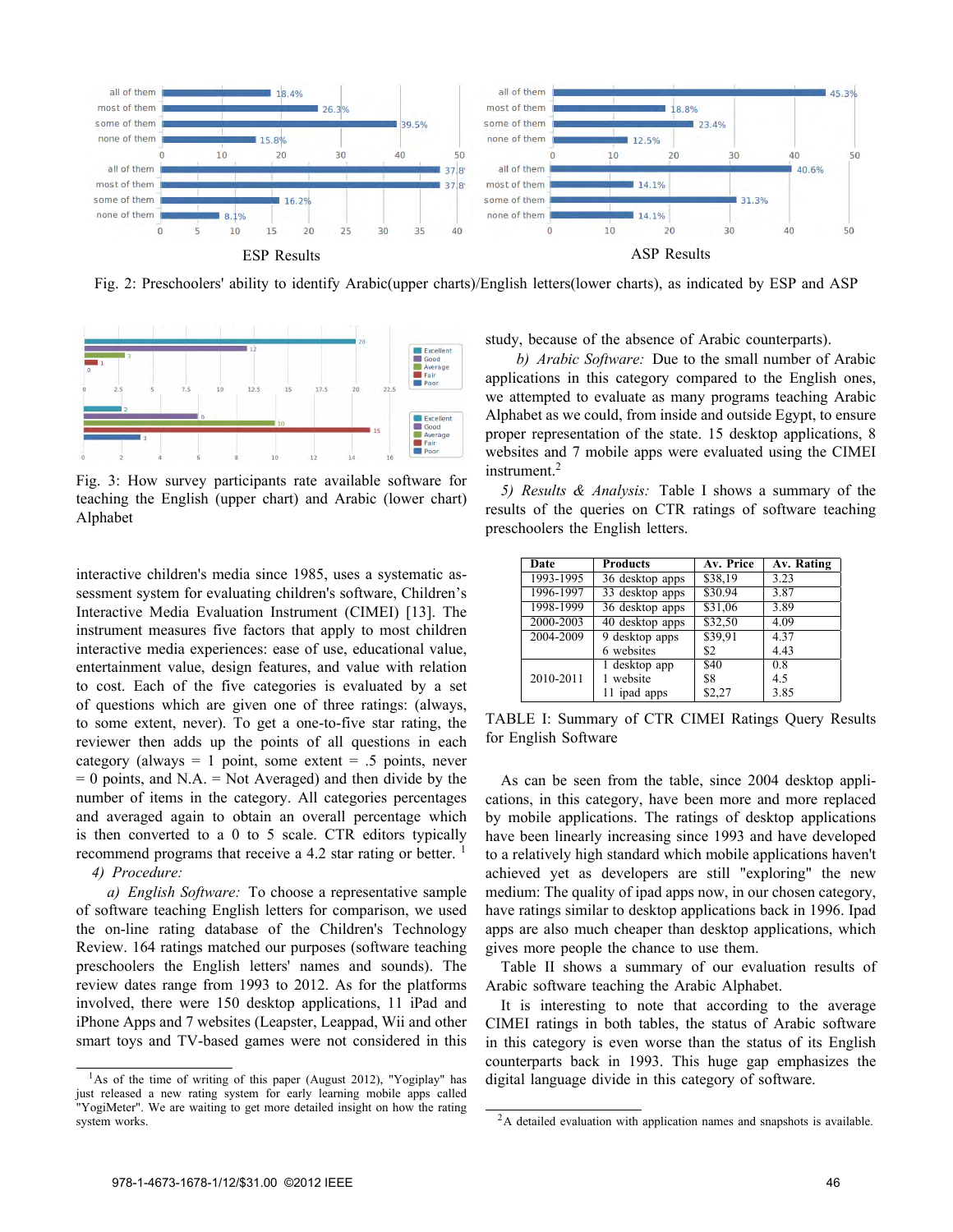| <b>Products</b> | Max. Rating | Av. Rating | Min. Rating |
|-----------------|-------------|------------|-------------|
| 15 desktop apps | 3.61        | 2.80       | 1.18        |
| 8 websites      | 3.06        | 2.49       | 1.83        |
| 7 mobile apps   | 3.58        | 2.47       | .33         |

TABLE II: Summary of our CIMEI Ratings of Arabic Software

## V. Discussion

## *A. Egyptian Preschoolers and Interactive Media*

About half of preschoolers whose parents or caregivers participated in the survey use smart phones. Participants indicated that touch screen devices are the easiest to use when it comes to preschoolers which also resulted in a larger percentage preferring tablets to laptops and PCs. Although a large number of preschoolers still prefer video games, this shows the trend towards touch technology for this age group due to its intuitive interface. 70% of preschoolers preferred interactive media to traditional toys. This makes it important to target preschoolers with serious content suitable for their age. As the favorite media activity for preschoolers were found to be games, the design of educational games for this age should be an important focus of research. As for design preferences of preschoolers, cartoon characters and songs were found to be most appealing. Here comes the role of studying the popular culture for this target group to be able to choose familiar multimedia elements to integrate into the applications.

## *B. TV and Popular Culture*

Although Television in Egypt is not interactive yet, TV viewing trends are vital to understanding the Arab children popular culture and its effect on their media taste and preferences. As the results of section IV-A2f showed, the top four channels watched by Egyptian preschool children are MBC3, Baraem, Toyoor-Aljanah and Space Toon. The four channels broadcast in Arabic, but sadly none of them is produced in Egypt or specifically targets Egyptian children.

*a) MBC3:* MBC3 was launched in Dubai in 2005 by MBC Group and primarily offers American and English programs, some of which are dubbed into Arabic. Although the channel has also created its own shows where children interact via telephone, most content is not localized to suit the Arab culture. There are also some cartoons which are violent or inappropriate for preschoolers, in addition to the high dose of commercials. Its interactive website, mbc3.mbc.net, contains games from the original English shows.

*b) Baraem:* Baraem, which is a publicly funded Qatariowned channel launched in 2009, is the first preschool Arabic edutainment television for preschoolers offering a range of original and localized programs specifically tailored for them through high-quality, joyful, simple and commercialfree content. Its Arabic name <sub> $x_i$ </sub> in English: rosebuds, is sometimes used in the Arabic language to positively refer to young children. On both channels, the language of all shows is formal Arabic. Although this is intended to teach children the language, preserve their cultural identity and suit all children in the Arab world alike, we hold the view that preschoolers may easily loose interest in cartoons that could very well suit their age just because it is difficult for them to understand formal Arabic. However, all in all, Baraem is an excellent example of content localization for children. The channel has an interactive website for preschoolers, baraem.tv, which has a lot of well-designed educational games. It also has recently created an iphone app, using characters from one of its original cartoons, which teaches preschoolers the Arabic Alphabet.

*c) Toyoor Al-Jannah:* Toyoor Al-jannah is a channel which is based on a band of Jordanian children and parents who perform entertaining musical video clips in Arabic which aim at teaching children important morals and Islamic values. This band sells its own media products and uses the channel for advertisement. The channel also has a website, toyoraljanah.tv, which is basically a fan page for the band.

*d) Spacetoon:* Spacetoon TV, established in Dubai in 1997, is a kids' cartoon channel which shows a wide range of cartoons and programs dubbed into Arabic with commercial breaks in-between.Space Toon also started producing its own Arabic educational cartoons dealing with Islamic themes. However, like MBC3, it also contains violent and inappropriate materials. The choice of 'Space Toon' as an English name for the Arabic channel reflects the hybrid nature of the content. Their website spacetoon.com offers different games and activities and has a dedicated iphone app.

## *C. Technology and Literacy Development*

With more and more of learning taking place outside of the "official" educational system, it is difficult to analyze factors shaping the knowledge profile of the new generation. However, some hints point towards the vital role which technology plays in educating our children and affecting, among other skills, their early literacy development. It is surprising to see that a much higher percentage of preschoolers can sing the English Alphabet better than singing the Arabic Alphabet song. This might be attributed to the practice of some nurseries, but as the favorite website of preschoolers was found to be youtube and their favorite TV channel to be MBC3, this could also very well indicate the influence of media on their literacy development. Most survey participants also indicated they show their children English songs and video clips more frequently than Arabic ones. In addition, the huge gap in quality between the Arabic and English software in this regard which was reveiled by the evaluation study might have influence on preschoolers' preferences. This might be the reason why the survey also indicates parents prefer to choose English educational content over Arabic for their preschoolers.

As results of the survey indicate, a relatively high percentage of preschoolers of the survey sample attended a special Computer literacy course. It is interesting to note that it was a significantly larger percentage among parents and caregivers who chose to complete the English survey. The most popular and well-known Computer literacy courses for preschoolers in Egypt are those given by Technokids Egypt. Technokids' international technology projects were designed using fun